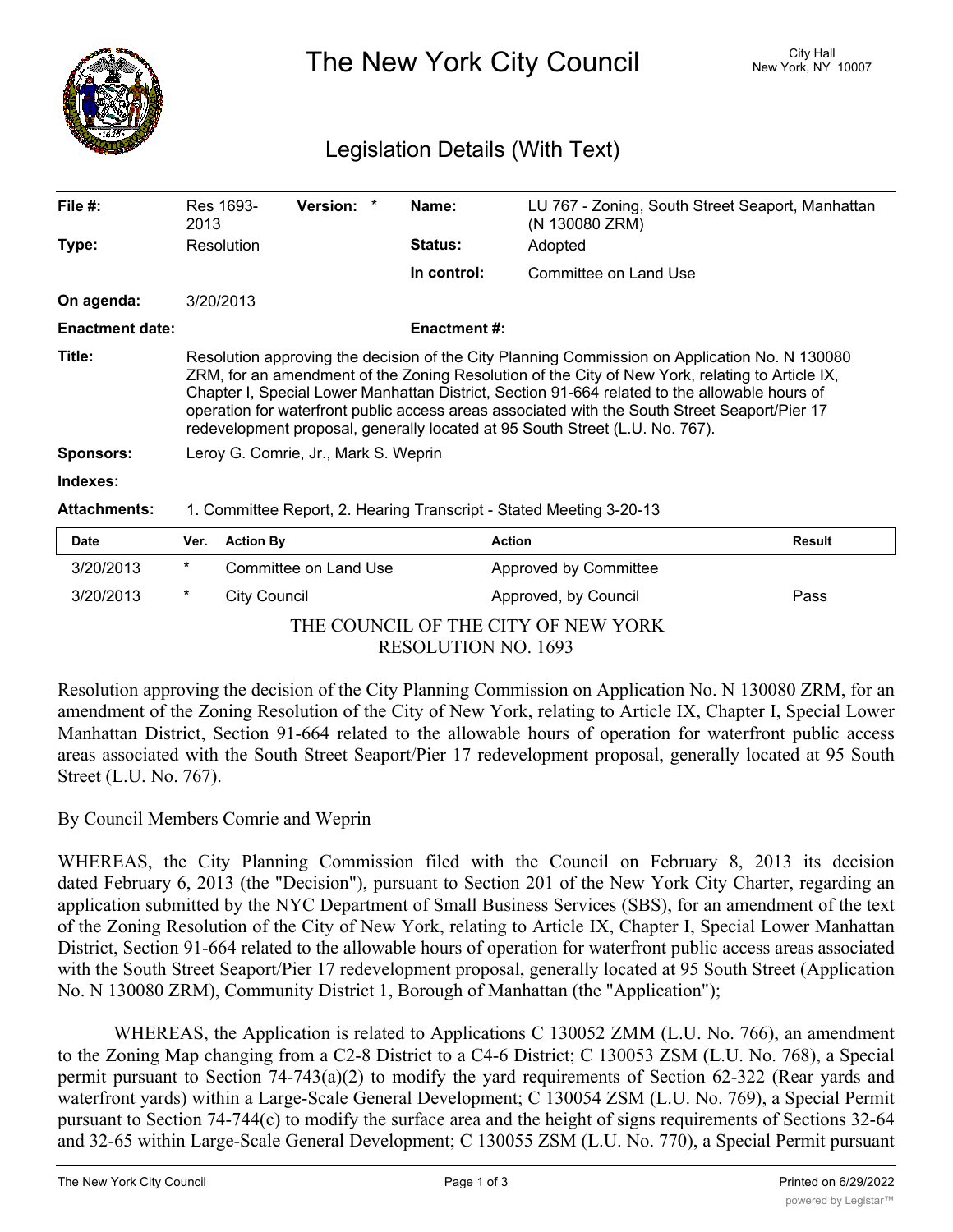to Section 62-834 to modify the use regulations of Section 62-241 (Uses on existing piers and platforms) and the height and setback and building length requirements of Section 62-342 (Developments on piers); N 130056 ZAM (L.U. No. 771), Authorization by the City Planning Commission, pursuant to Section 62-822 (a), to modify the minimum dimension requirements of 62-50 (GENEARL REQUIREMENTS FOR VISUAL CORRIDORS AND WATERFRONT PUBLIC ACCESS AREAS); C 130059 PPM (L.U. No. 772), a Disposition of one City-owned property (Block 73, p/o Lot 10, p/o Lot 8, and p/o Marginal Street, Wharf of Place);

WHEREAS, the Decision is subject to review and action by the Council pursuant to Section 197-d(b)(1) of the City Charter;

WHEREAS, upon due notice, the Council held a public hearing on the Decision and Application on March 14, 2013;

WHEREAS, the Council has considered the land use implications and other policy issues relating to the Decision and Application; and

WHEREAS, the Council has considered the relevant environmental issues, the negative declaration (CEQR No. 12DME007M) issued on August 28, 2012 (the "Negative Declaration") and the CEQR Technical Memorandum dated March 19, 2013 (the "Technical Memorandum");

RESOLVED:

The Council finds that the action described herein will have no significant impact on the environment as set forth in the Negative Declaration and the Technical Memorandum.

Pursuant to Sections 197-d and 200 of the City Charter and on the basis of the Decision and Application, and based on the environmental determination and consideration described in this report, N 130080 ZRM and the Technical Memorandum, incorporated by reference herein, the Council approves the Decision.

The Zoning Resolution of the City of New York, effective as of December 15, 1961, and as subsequently amended, is further amended as follows:

Matter in underline is new, to be added;

Matter in strikeout is old, to be deleted;

Matter within  $\#$  # is defined in Section 12-10;

\* \* \* indicates where unchanged text appears in the Zoning Resolution

## **ARTICLE IX: SPECIAL PURPOSE DISTRICTS Chapter 1: Special Lower Manhattan District**

\* \* \*

#### **91-60 REGULATIONS FOR THE SOUTH STREET SEAPORT**

\* \* \*